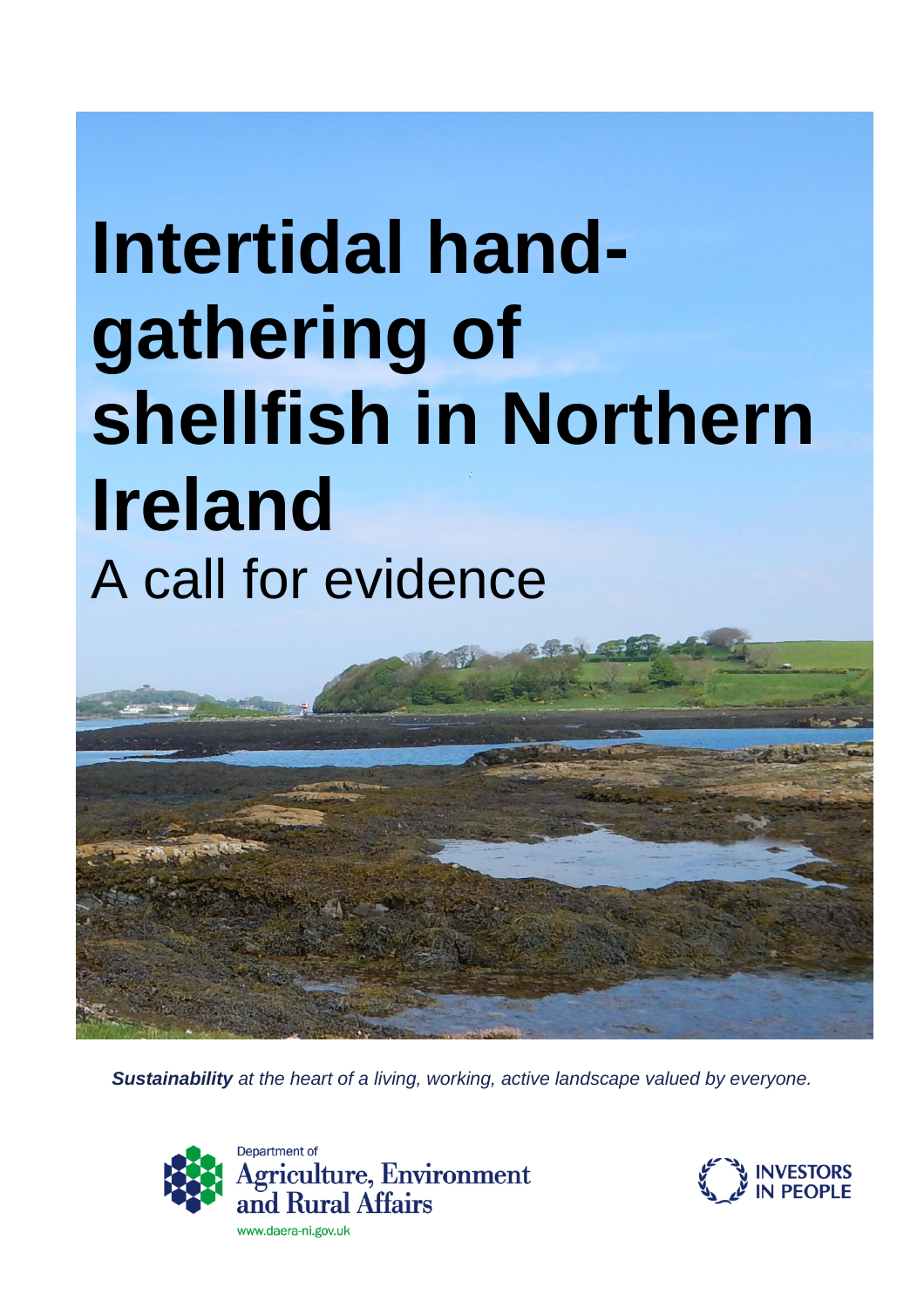You can get a copy of this document in other formats; including

- Paper Copy
- Large Print
- Braille
- Other languages

• **Telephone: 028 9056 9854** should you have any queries about the format of the document. If you have a hearing difficulty you can contact the Department via **Text Relay**. Dial **18001 028 9056 9854**

• **Email:** MarineConservation@daera-ni.gov.uk

• **Write to:**  Marine Conservation and Reporting Team Marine and Fisheries Division Klondyke Building Cromac Avenue Malone Lower Belfast BT7 2JA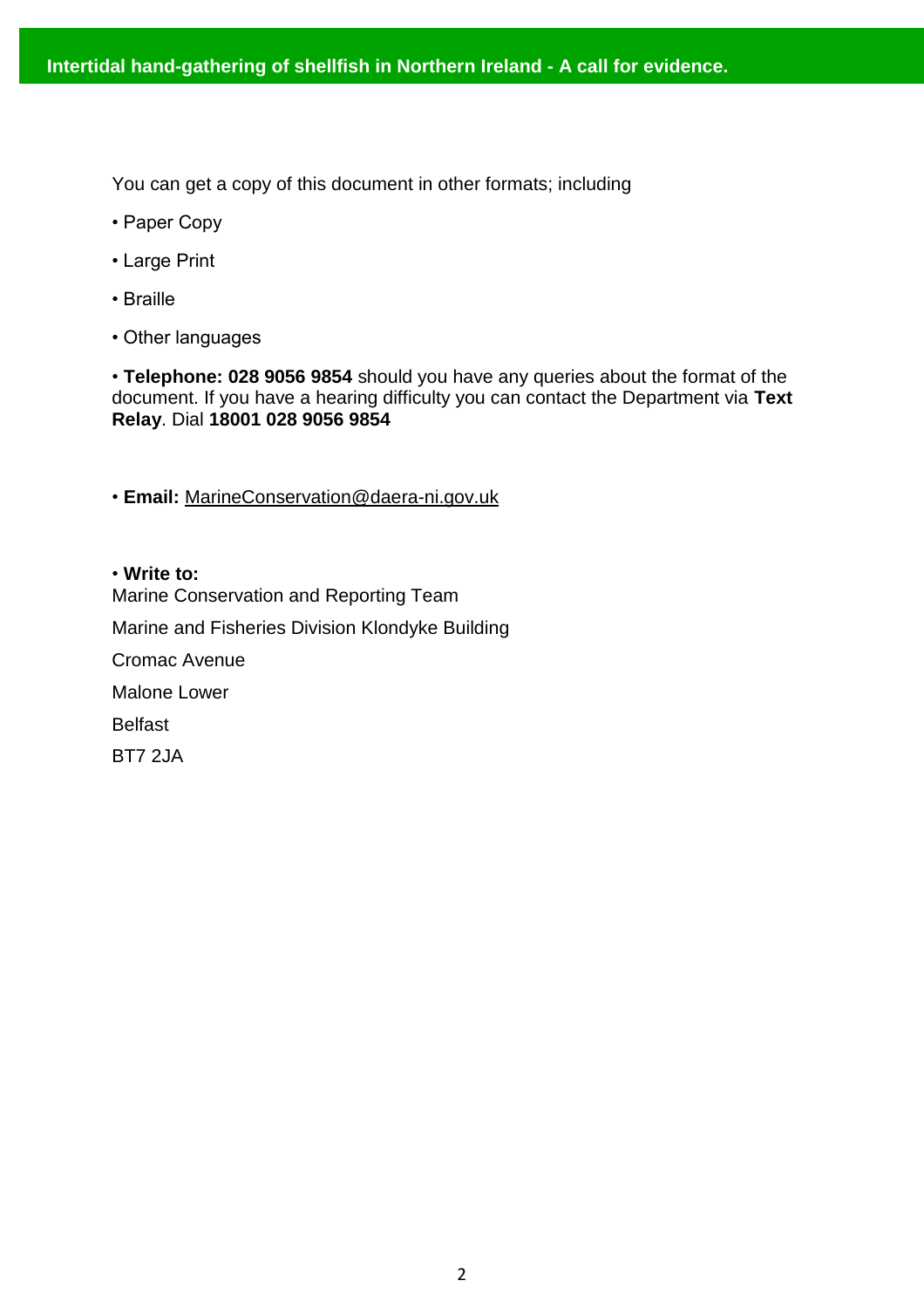# **Table of Contents**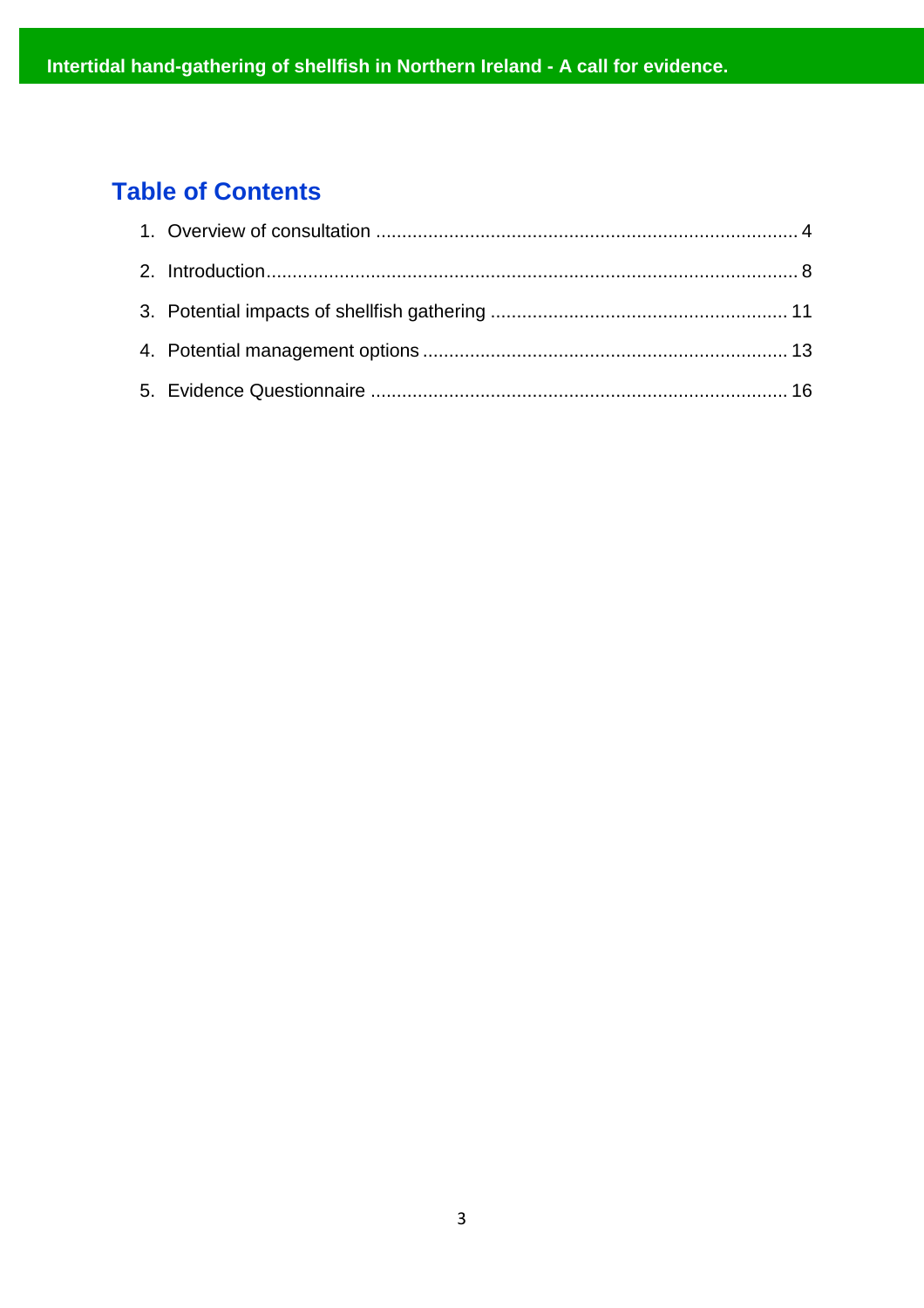## <span id="page-3-0"></span>**1. Overview of consultation and call for evidence**

Thank you for taking the time to consider this consultation paper. The Department welcomes your views on the development of management measures for intertidal hand-gathering of shellfish in Northern Ireland. This activity is currently unregulated and as a result, the Department holds limited information on the commercial scale of this fishery. This consultation outlines potential management measures that are intended to protect intertidal shellfish stocks from unsustainable exploitation and to provide protection for habitats and species that could be damaged or disturbed by intertidal shellfish gathering. The Department is also making a call for evidence to inform the socio-economic impact assessments.

The consultation will last for 12 weeks, commencing on 09 June 2022.

Please ensure that your response reaches us before the closing date of 01 September 2022.

#### **What documents should I read to answer the questions?**

The relevant information required to respond to the consultations questions is contained within this consultation paper.

You may also wish to consider the following information sources:

- 1. AFBI Strangford Lough Periwinkle Study
- 2. Habitats Regulations Assessment (HRA); and

Links to all the relevant documents and the consultation questions can be found at: https://www.daera-ni.gov.uk/consultation/shellfishgathering2022

#### **Policy assessments**

The proposed fisheries management measures have been subject to an Equality and Human Rights Impact Screening exercise, Regulatory Impact Assessment and a Rural Needs Impact Assessment. These accompanying assessments are available to download from the Department's website.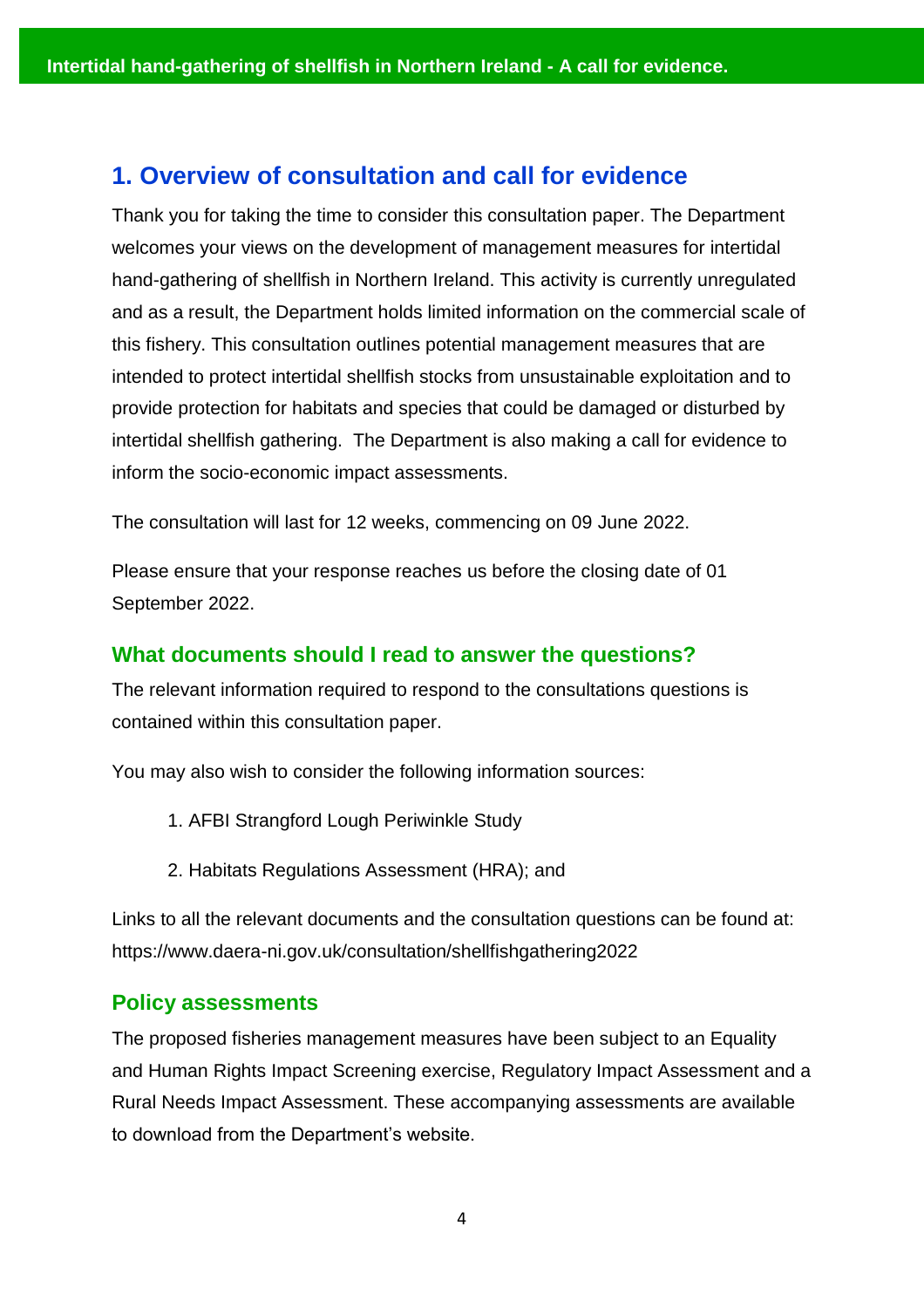#### **How to respond**

Please respond to this consultation using one of the following methods:

• Online at: [https://consultations2.nidirect.gov.uk/daera/intertidal-hand-gathering-of](https://consultations2.nidirect.gov.uk/daera/intertidal-hand-gathering-of-shellfish-in-northern)[shellfish-in-northern](https://consultations2.nidirect.gov.uk/daera/intertidal-hand-gathering-of-shellfish-in-northern)

• By e-mail at: [MarineConservation@daera-ni.gov.uk](mailto:MarineConservation@daera-ni.gov.uk)

• By post to: Marine Conservation and Reporting Team Marine and Fisheries Division Klondyke Building Cromac Avenue Malone Lower **Belfast** BT7 2JA

When responding please provide the following information:

- Your name;
- Your district council area;
- Contact details (preferably email);
- Organisation you represent (if applicable); and

• Your main area of interest (e.g. hand gathering for personal consumption, commercial gatherer, shellfish processor, marine conservation etc.)

This information will assist in the analysis of responses. A summary of the responses received will be published after the consultation has closed. We will not respond individually to the points you raise nor will we acknowledge receipt of individual responses unless requested.

#### **Accessibility**

Alternative formats can be made available on request in large print, disc, Braille, audio cassette, or text phone for the hearing impaired. The document may also be made available on request in minority ethnic languages to those who are not proficient in English. The Department will translate executive summaries of key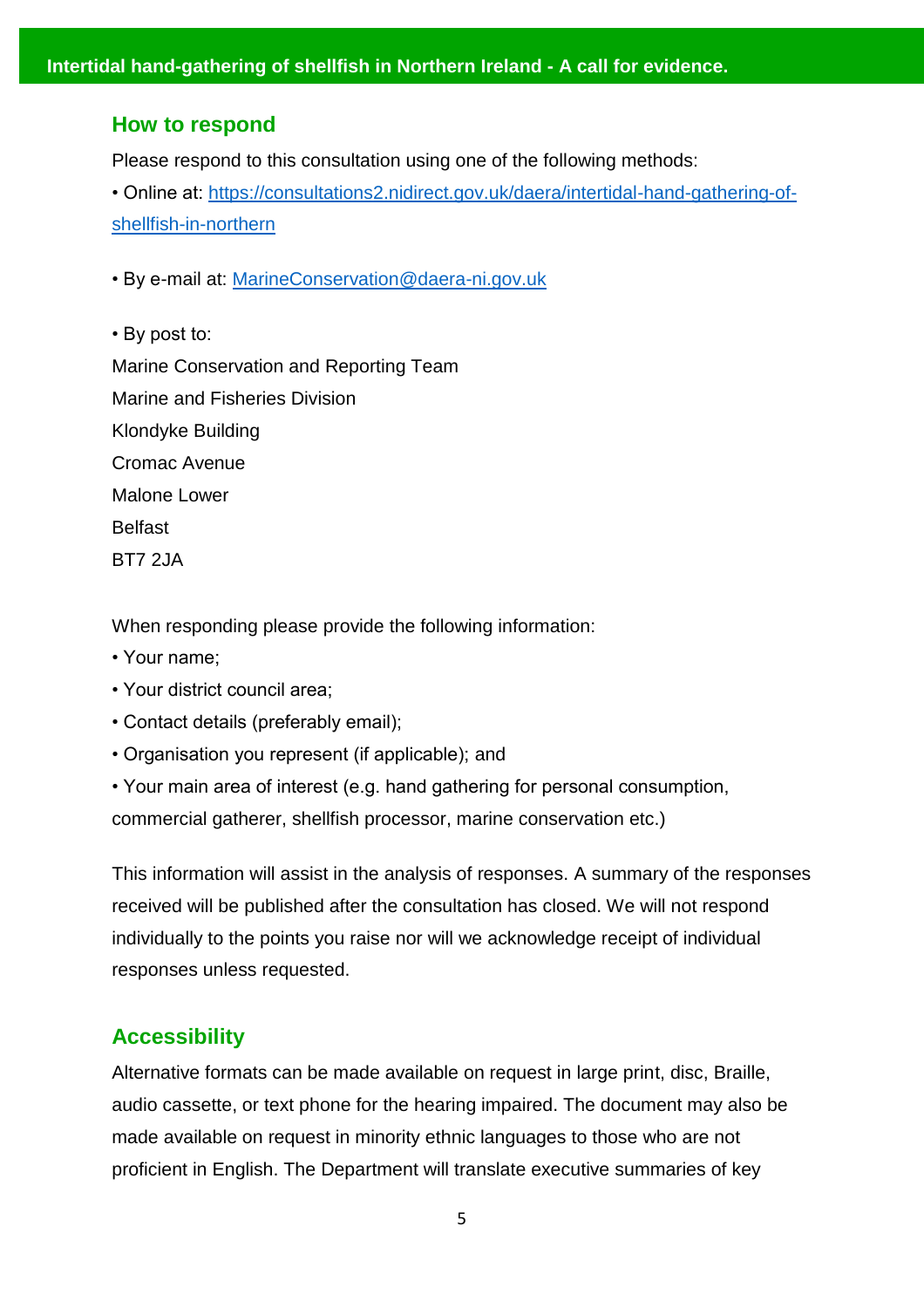publications into Irish or Ulster Scots upon request. Information and additional copies of the document can be requested by text phone on: 028 9056 9854.

# **Freedom of Information (FoI), Confidentiality of Responses and Sharing of Information**

DAERA will publish a summary of responses following completion of the consultation process. We are unable to reply individually to the points you may raise as part of your reply.

Your response, and all other responses to the consultation, may be disclosed on request. The Department can only refuse to disclose information in exceptional circumstances. Before you submit your response, please read the paragraphs below on the confidentiality of consultations and this will provide you with guidance on the legal position about any information submitted by you in response to this consultation.

Section 8(e) of the Data Protection Act 2018 permits processing of personal data when necessary for an activity that supports or promotes democratic engagement. Information provided by respondents to this stakeholder engagement exercise will be held and used for the purposes of the administration of this current exercise and subsequently disposed of in accordance with the provisions of the Data Protection Act 2018 and the General Data Protection Regulation. For more information and to view the DAERA Privacy Statement please go to: [https://www.daera](https://www.daera-ni.gov.uk/publications/daera-privacy-statement-document)[ni.gov.uk/publications/daera-privacy-statement-document](https://www.daera-ni.gov.uk/publications/daera-privacy-statement-document)

The FOI Act gives the public a right of access to any information held by a public authority, namely, the Department in this case. This right of access to information includes information provided in response to a consultation. The Department cannot automatically consider as confidential, information supplied to it in response to a consultation. However, it does have the responsibility to decide whether any information provided by you in response to this consultation, including information about your identity should be made public or be treated as confidential. If you do not wish information about your identity to be made public please include an explanation in your response including any harm you believe such a disclosure might cause.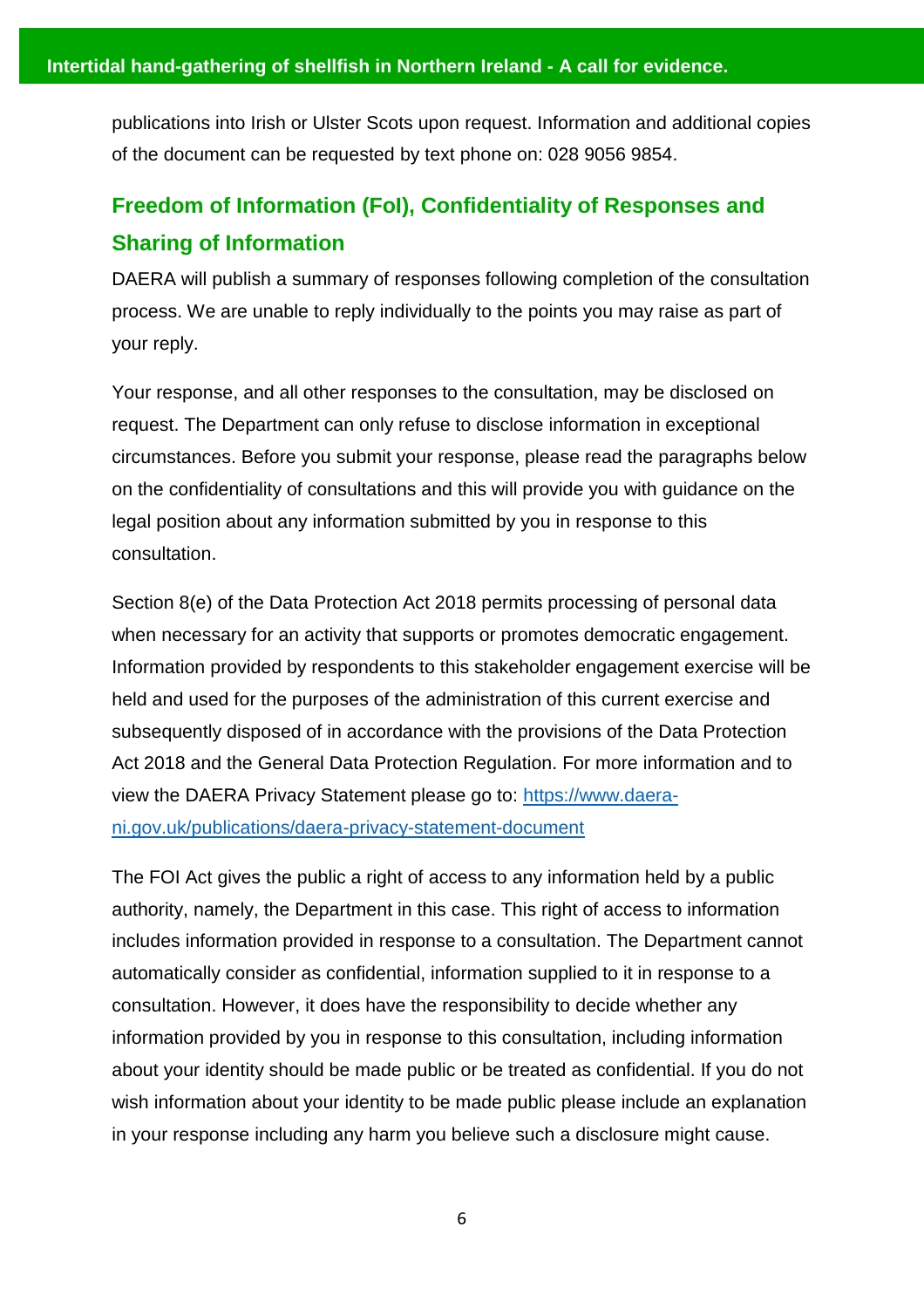This means that information provided by you in response to the consultation is unlikely to be treated as confidential, except in very particular circumstances. The Lord Chancellor's Code of Practice on the FOI Act provides that:

• The Department should only accept information from third parties in confidence if it is necessary to obtain that information in connection with the exercise of any of the Department's functions and it would not otherwise be provided;

• The Department should not agree to hold information received from third parties "in confidence" which is not confidential in nature, acceptance by the Department of confidentiality provisions must be for good reasons, capable of being justified to the Information Commissioner.

For further information about confidentiality of responses please contact the Information Commissioner's Office, or visit the ICO [Website.](https://ico.org.uk/)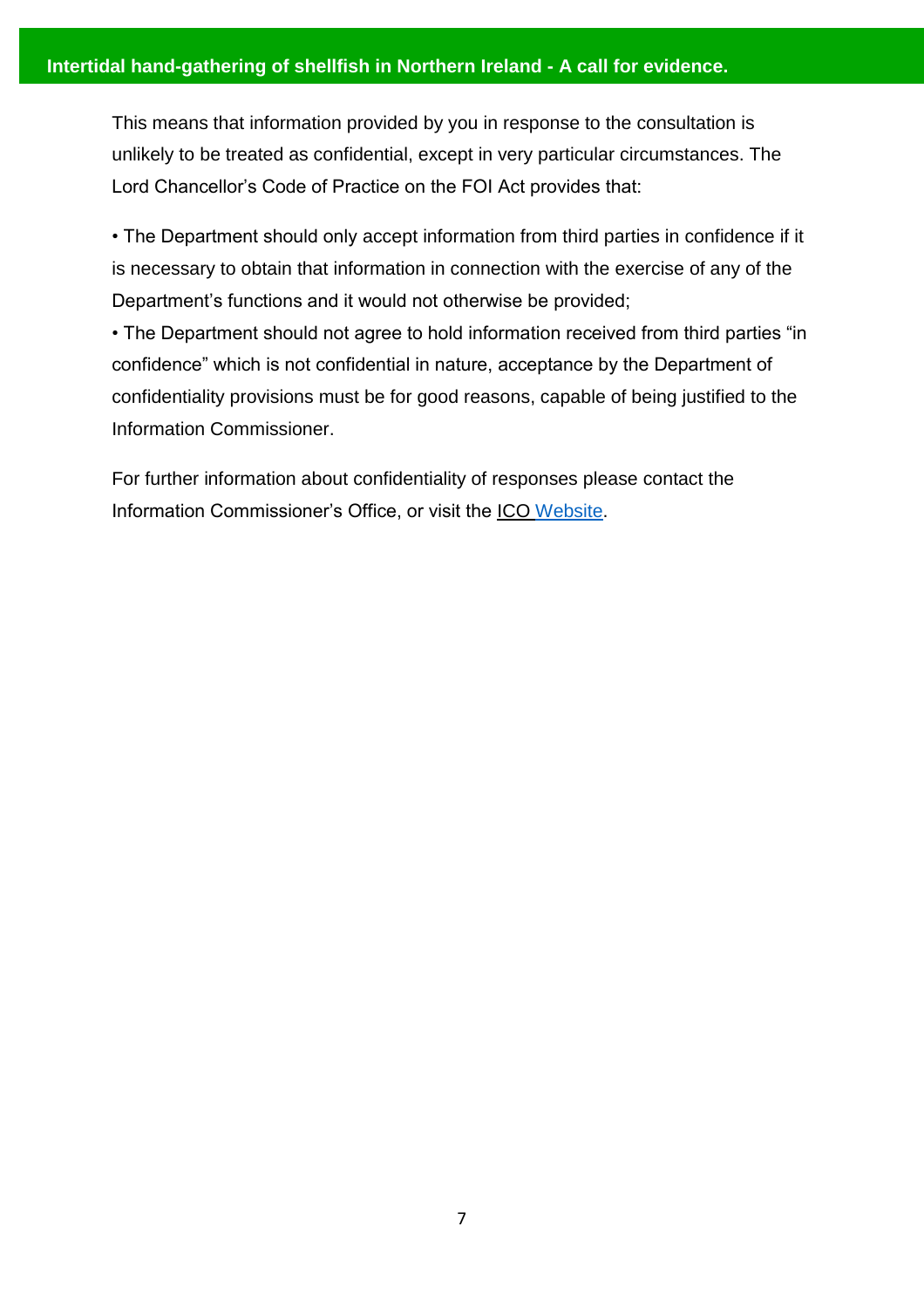## <span id="page-7-0"></span>**2. Introduction**

#### **What is hand gathering of shellfish?**

Intertidal hand gathering of shellfish refers to the collection of wild shellfish from the shore without the aid of mechanised equipment. In Northern Ireland this is predominantly for periwinkles but also includes cockles, native oysters and blue mussels. The activity is common and is undertaken for both personal consumption and as a commercial activity.

#### **Current position in Northern Ireland**

There is a common law right for members of the public to gather shellfish from the shore for their personal consumption.

Shellfish gathering undertaken as a commercial activity and sold into the food chain must comply with retained EU Regulation 853/2004, which lays down specific hygiene rules for premises that handle or process fishery products. For bivalves such as native oyster, blue mussels and cockles, harvesting can only be undertaken within classified production or relaying areas. The classification of a production area determines the treatment required before live bivalve molluscs may be marketed for human consumption.

Section 42 of the Belfast Corporation Act 1930 prohibits all shellfish gathering along shores of Belfast Lough. The purpose of this regulation was to protect the public from poor water quality in Belfast Lough and enforcement of the Act is the responsibility of local council authorities.

The Strangford Lough (Prohibition of Fishing for Shellfish) Regulations (Northern Ireland) 2001 prohibits the removal of shellfish "from or by any means of any mechanically propelled vehicle" within Strangford Lough. This therefore prohibits the use of tractor dredges for harvesting of cockles and the use of quad bikes or other mechanised transport for the removal of animals from the intertidal.

The Inshore Fishing (Prohibition of Fishing and Fishing Methods) (Amendment) Regulations (Northern Ireland) 2003 prohibits diving for scallops in the North of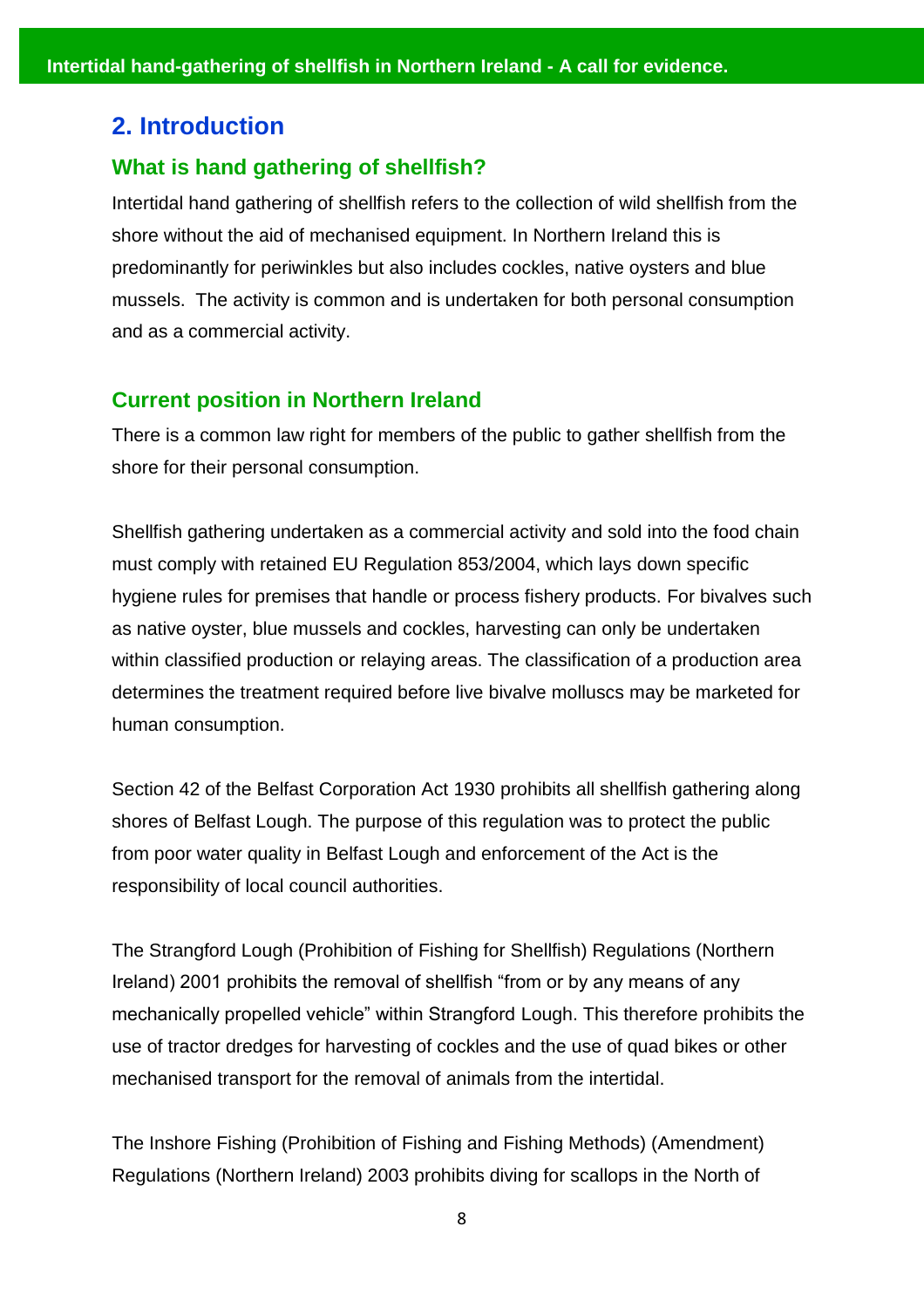Strangford Lough between the 1<sup>st</sup> May and 31<sup>st</sup> October. This relates to subtidal shellfish gathered by diving rather than intertidal gathering.

Beyond the above regulations, the hand-gathering of shellfish from intertidal areas is unregulated. The Department therefore does not hold accurate records on the number of commercial operators, the level of activity, or the value of the fishery. A number of studies have been undertaken and periwinkle landings reported in 2011 and 2012 had first sale values of £374,400 and £432,000 respectively. These figures are indicative of the potential value of commercial shellfish gathering but it is impossible to assess the true value of this fishery without mandatory activity reports.

#### **Why management is required**

Sustainability is embedded within marine and fisheries policy and legislation, including the Northern Ireland Inshore Fisheries Strategy and more recently the Fisheries Act 2020 and draft Joint Fisheries Statement. The Department has a duty to manage fishing within sustainable limits and to ensure fishing does not have detrimental impacts on marine protected areas.

Small-scale collection of shellfish for personal consumption may be regarded as being sustainable and previous assessments by the Department have indicated that this could be the case. However, an increase in the number of reports of shellfish gathering received by the Department suggests that intensity of gathering may have increased in recent years. Responses received to the DAERA consultation on *Fisheries Management Measures in Marine Protected Areas* in 2021 called on the Department to ensure that shellfish gathering is regulated to protect biodiversity.

An Agri-Food and Biosciences Institute (AFBI) <sup>1</sup>study that was commissioned by DAERA investigated the potential for a minimum landing size and a closed season for collection of periwinkles in Strangford Lough. The recommendations from this report were for the minimum landing size to be set at 16mm and a closed season between January and April to protect spawning stock.

 $\overline{a}$ 

<sup>1</sup> AFBI, 2019. Strangford Lough Periwinkle Study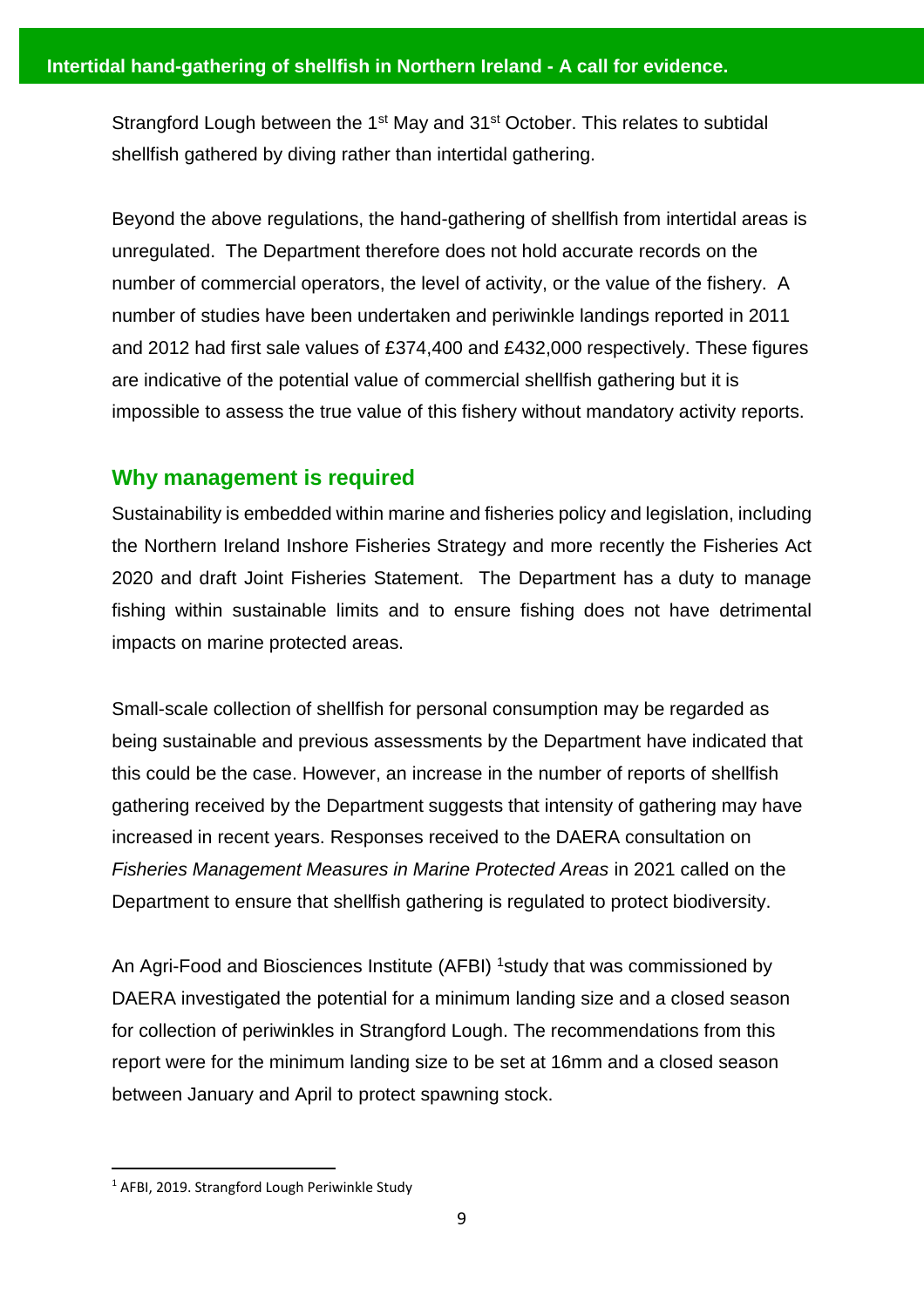A study on Management of the periwinkle fishery in the Strangford Lough and Lecale coast was undertaken by the Strangford Lough and Lecale Partnership  $(SLLP)^2$ . This report recommended introducing a regulatory framework for hand gathering of periwinkles including implementing increased levels of certification of gatherers, introducing a minimum landing size and increased reporting of data by fish processors to better quantify amounts of shellfish gathered.

### **Importance of sustainable fisheries to marine ecosystems**

Sustainable fishing practices can have wide-ranging benefits to marine ecosystems. This applies to all forms of fishing both at sea and along the coast. Fishing in a sustainable way can:

- Help contribute to the achievement of conservation objectives within Marine Protected Areas by reducing damage caused to sensitive habitats and species.
- Improve overall species diversity and ecosystem health in our marine environment by ensuring target species are not over exploited and minimising knock-on effects to the food web.
- Help contribute towards Government targets to reduce greenhouse gas emissions. Shellfish beds such as native oyster and blue mussel beds have been classified as a 'blue carbon habitats'. Blue carbon is the term for carbon stored within the marine environment and shellfish beds form an important part of this. If we ensure that shellfish gathering practices are sustainable then our shellfish beds will continue to act as a carbon store, contributing towards carbon reduction targets.

# **Importance of sustainable fisheries to coastal communities and the economy**

Sustainable fishing practices can also provide social and economic benefits, including:

l

<sup>&</sup>lt;sup>2</sup> Clear Direction, 2013. Report on the Management of Shore-Based Periwinkle Collection on Strangford Lough and the Lecale Coast. [http://www.strangfordlough.org/images/publications/Shore\\_Based\\_Shellfish\\_Collection\\_Report\\_1.pdf](http://www.strangfordlough.org/images/publications/Shore_Based_Shellfish_Collection_Report_1.pdf)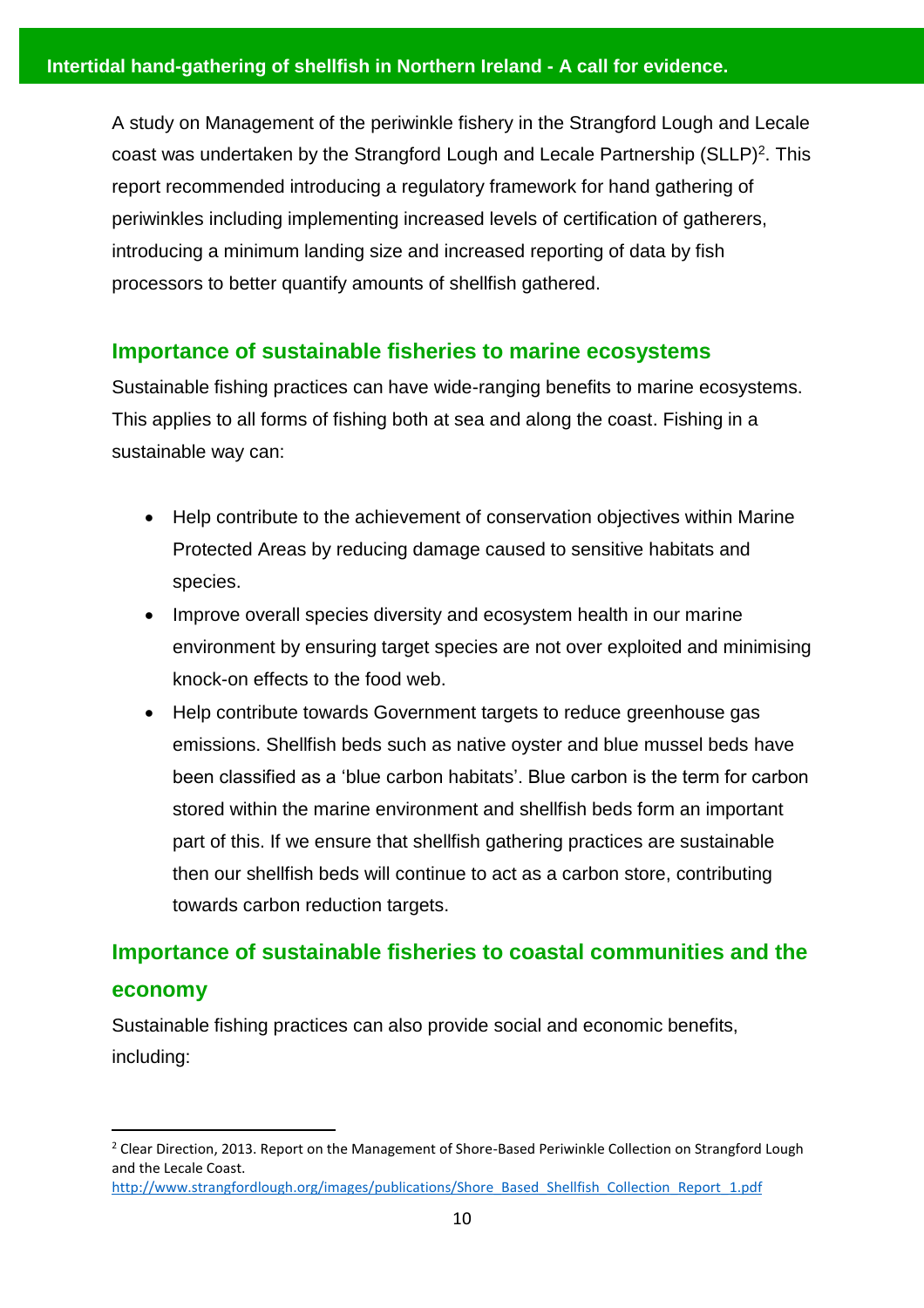- Providing job security to those employed in the fishing industry by ensuring stocks are protected for the future.
- Allowing stocks to recover and providing an increased resource that can continue to be fished responsibly for future generations.
- Helping to safeguard the historical and cultural identity of coastal fishing communities and preserve small scale local fishing practices

## **The purpose of a call for evidence**

For the Department to introduce management measures, decisions need to be based on robust evidence and risk assessments. As this activity is unregulated, the Department does not have a source of reliable quantitative data on intensity and scale of activity within Northern Ireland.

This call for evidence aims to address that by reaching out to the public and stakeholders seeking all available information and evidence on current shellfish gathering practices in Northern Ireland. This will improve the evidence base for the Department and enable the Department to more accurately assess the ecological, social and economic impact of the activity.

Stakeholder involvement is fundamental in the development of any management measures and is welcomed by the Department. Initiating a call for evidence gives the opportunity for stakeholders to have their input into the decision making process from the start, having their knowledge and opinions incorporated into the development of measures.

# **3. Potential impacts of shellfish gathering**

## **Ecological impacts**

The potential impacts of intertidal shellfish gathering are dependent on the scale and intensity of the activity. Different methods of gathering (hand picking/raking/digging) will have different impacts but there is extensive research that shows shellfish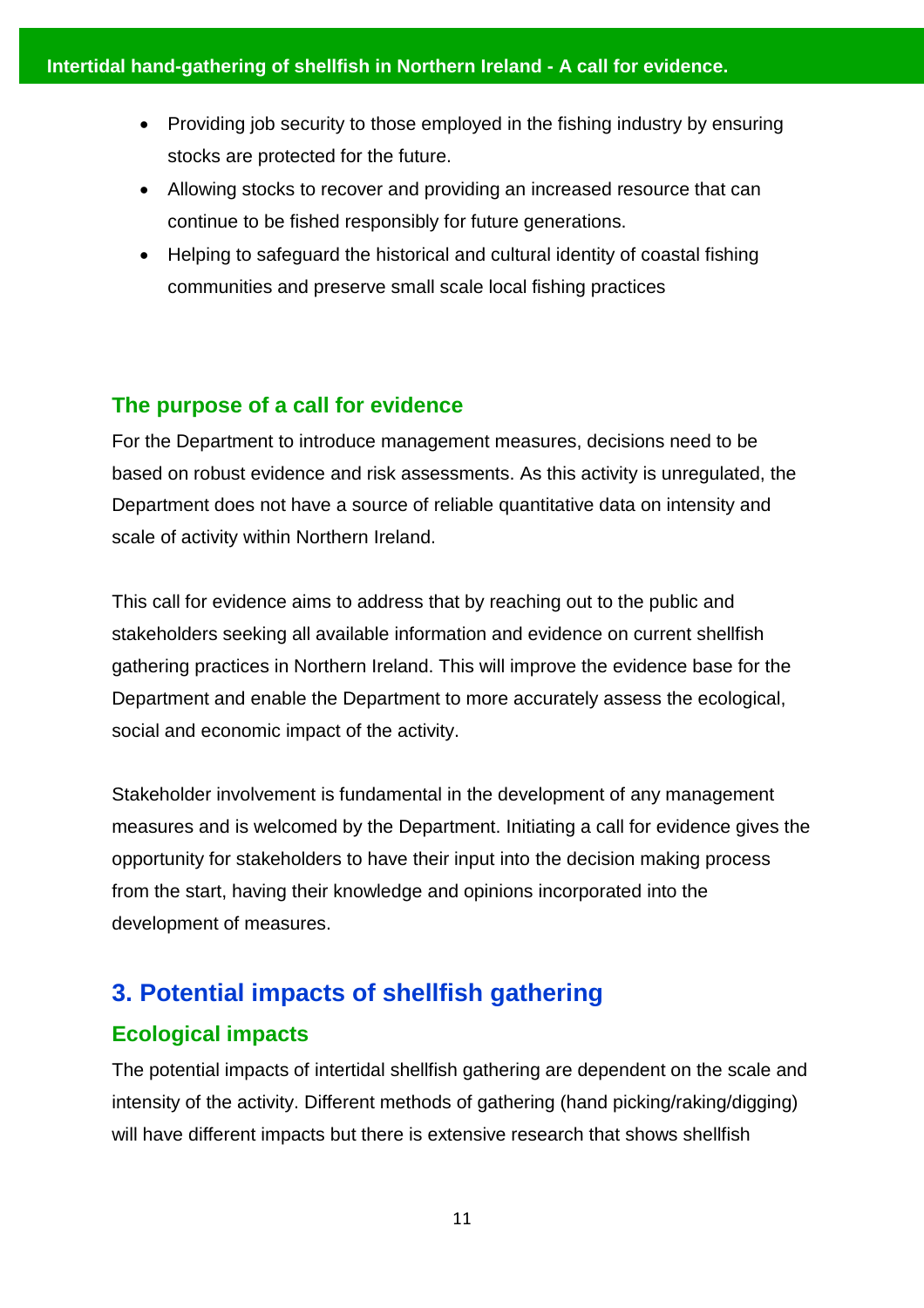gathering practices can have a negative impact on sensitive habitats and the wider marine ecosystem.

These include:

- Trampling of intertidal habitats such as mudflats and seagrass beds by gatherers can cause damage and reduce the quality and extent of these habitats.
- Removing a target species from an ecosystem will have knock on effects for predators and prey alike. For example, large scale removal of periwinkles could lead to a reduction in food source for predators. Similarly, it could lead to increases in algal growth as algae is the primary food source for periwinkles. Increased algal growth can have further negative environmental impacts such as smothering, decrease in water quality etc.
- Disturbance of protected birds and marine mammals can occur when gatherers are regularly present on the shore in close proximity to their feeding/resting areas. For example, this can reduce the feeding time available to wading birds or the rest and reproductive cycles of hauled out grey and harbour seals.

## **Social Impacts**

Intertidal shellfish gathering by the public has always occurred in some form along our coastline. It is a valued recreational activity and is an important part of the cultural and historical identity of coastal communities. It can also provide an important food source for families gathering for their personal consumption. Prohibiting all shellfish gathering along our shoreline could negatively impact these important social and cultural factors.

An unregulated commercial shellfish gathering industry can lead to labour exploitation of unregistered workers. This is an ongoing issue in Northern Ireland and is regulated by the Gangmasters and Labour Abuse Authority (GLAA). The Department works closely with the GLAA to share intelligence and reports of potential cases of exploitation. This negative social impact of shellfish gathering could be improved through introducing regulations and bringing fishing practices and employers into compliance.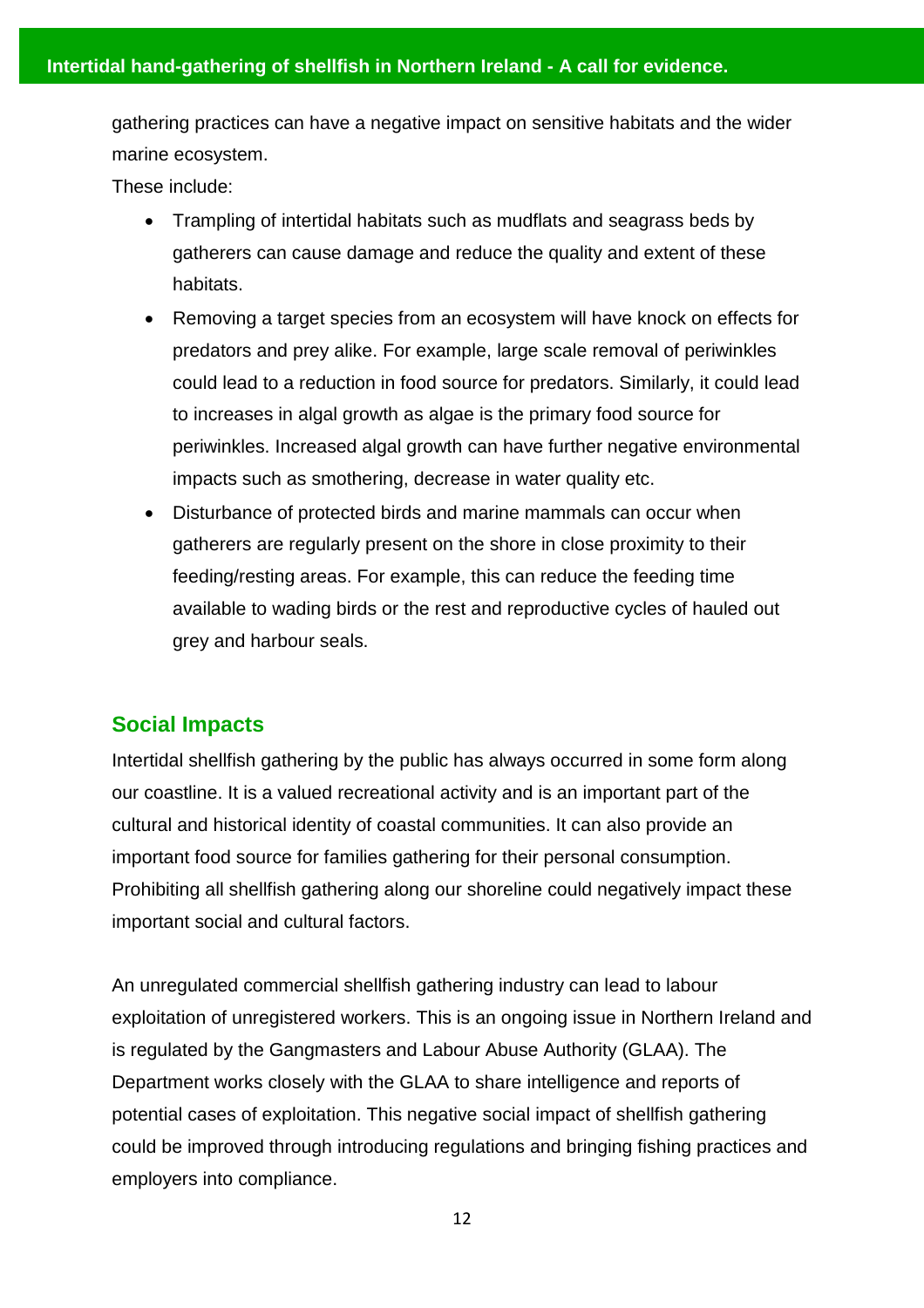#### **Economic Impacts**

Commercial shellfish gathering can provide valuable jobs and income to coastal communities. However if the fishing practices are not being managed sustainably there is risk of collapse of the fisheries, leading to job loss and loss of income for fish processors/sellers etc. The Department wants to ensure that these fisheries are being managed sustainably to safeguard the economic potential of shellfish gathering to coastal communities.

Having a more accurate idea of the economic value of current shellfish gathering practices will help the Department assess the economic impact of different types of regulation and build that into the decision making process. This will help to ensure any negative impact incurred through introducing new regulations will be minimised.

To do this accurately the Department requests any evidence available on the economic value of shellfish gathering to be provided by respondents. This evidence will be used to help inform the formulation of potential management options.

## **4. Potential management options**

Regulation of hand gathered shellfish exists in other administrations in the UK and globally. Description of potential options that could be considered by the Department and examples of how they are implemented elsewhere are included below:

#### **Management measures for stock**

#### **Closed Season**

This is a defined section of the year where gathering is prohibited. It is usually based on the reproductive cycle of the target species, ensuring that the closed season covers the spawning period and therefore improves reproductive potential. Research undertaken by AFBI on periwinkles in Strangford Lough showed the spawning peak was in February and March, and recommended that a closed season for winkle gathering from January to April would be the most effective time to protect future stock. The Department recognises these are profitable months for periwinkle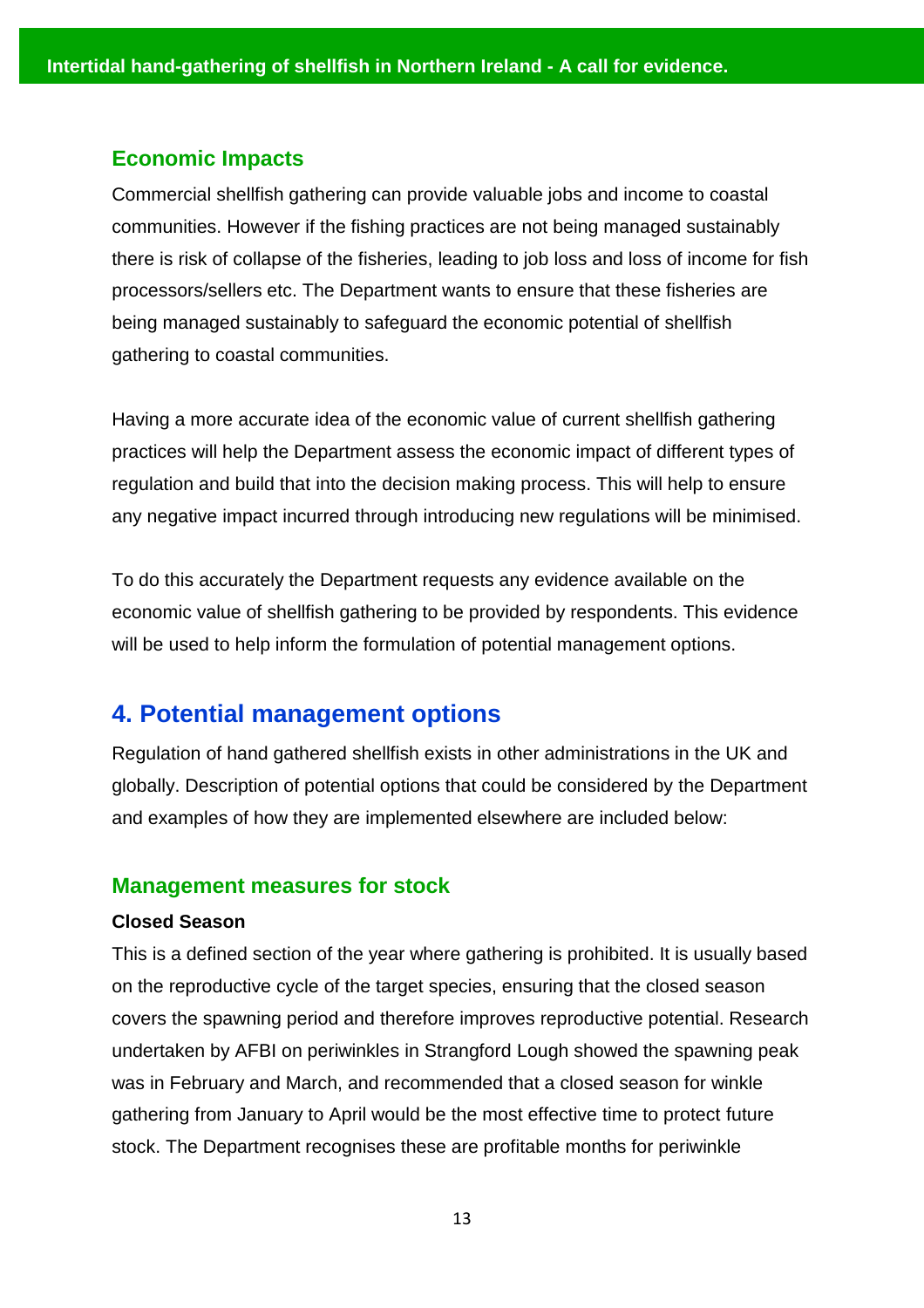harvesting and welcomes views from gathers and processors on the recommendation for a January to April closed season.

In England the Inshore Fisheries Conservation Authorities (IFCAs) are responsible for management of intertidal shellfish gathering. The Southern Regional IFCA have implemented closed seasons for winkle gathering between May and September, oysters between March and October and cockles between February and April. The Department will keep under review the need for a closed season for other intertidal shellfish stocks.

#### **Minimum Landing Size**

Minimum landing sizes can be introduced and will differ for individual species. The size is usually determined based on the size at which a species start to reproduce. Returning all undersize specimens to the shore will help to ensure they have the opportunity to spawn and enhance the biomass of the species. Research undertaken by AFBI on periwinkles in Strangford Lough recommended that a minimum landing size should be set at 16mm to allow all specimens a minimum of one winter spawning.

Minimum landing sizes are used to manage other shellfish stocks, for example, the North Western IFCA have minimum landing sizes of 45mm for whelks, 45mm for mussels and 20mm for cockles. Periwinkle is the predominant target species in Northern Ireland and the Department will keep under review the need for management measures for other intertidal shellfish stocks.

#### **Bag limits – for personal consumption**

Bag limits can be implemented to differentiate between gathering for personal consumption and commercial activity. A report for Strangford Lough and Lecale Partnership identified that gatherers can collect 20-25kg in a single tide and some can collect up to 50kg. The report recommended a limit of 4kg / 2 litres in one tide for personal consumption. A bag limit could be a set weight, number of shellfish or a set size of bag/bucket.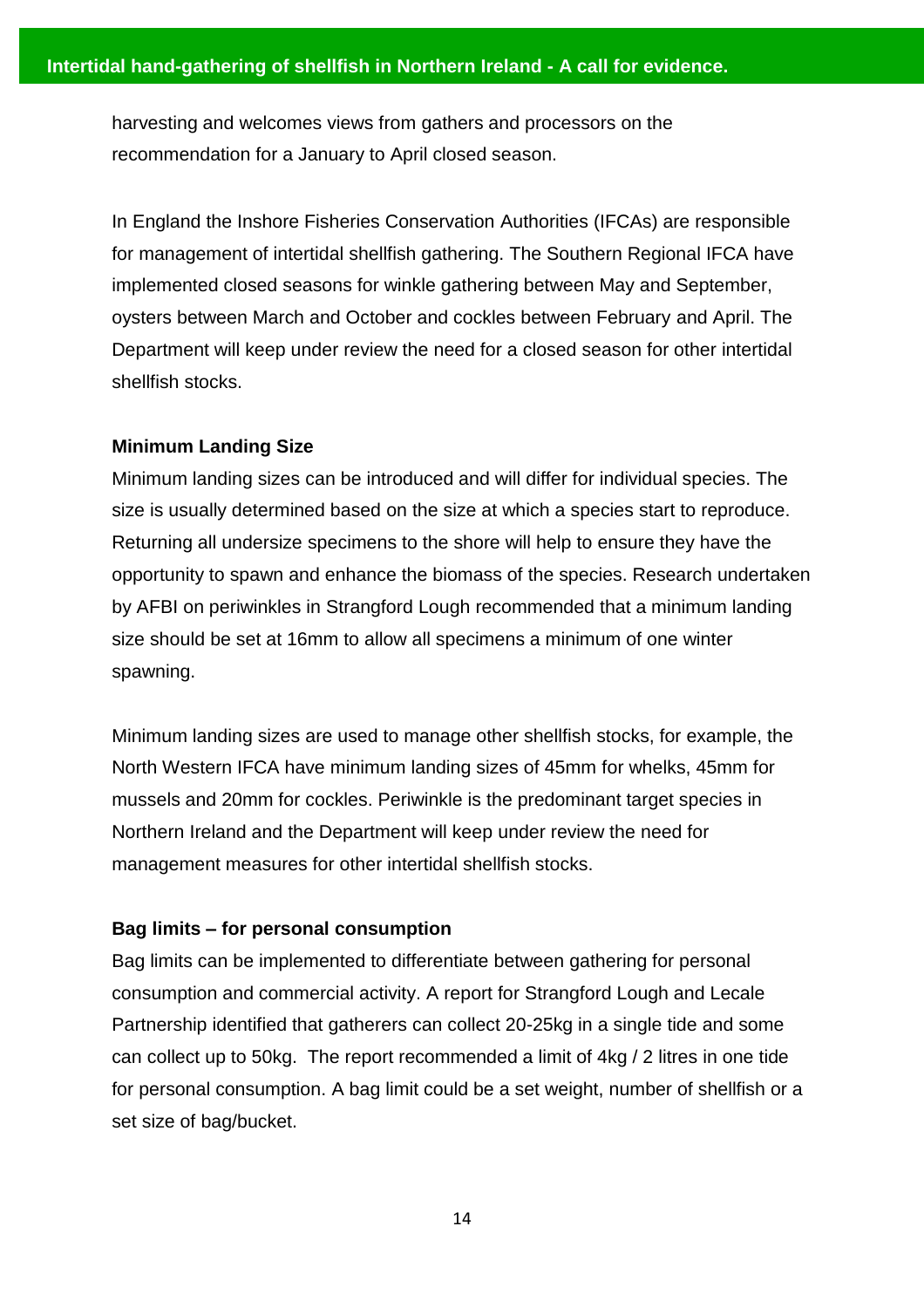#### **Registration system for commercial harvesters**

Like other commercial fishers, the commercial gatherers would be required to be registered with the Department. There would be a requirement to complete an activity log, which includes the weight of catch and harvesting location.

## **Management measures to reduce impacts on protected habitats and species**

#### **Protection of native oyster and blue mussel beds in Strangford Lough.**

There are important blue mussel beds and native oyster beds in Strangford Lough, and the Department is gathering evidence to support the case for adding these blue carbon habitat types as designated features of Strangford Lough Marine Conservation Zone. Blue mussel beds are also a Northern Ireland priority habitat and native oyster is a priority species.

A feasibility study is being undertaken for a native oyster restoration project in Strangford Lough. Potential management measures could include prohibition or restriction of hand gathering native oysters and blue mussels in Strangford Lough.

#### **Prohibited areas/No-take zones**

These can be introduced to remove all pressures associated with intertidal gathering in defined areas to protect sensitive habitats or species from damage or disturbance such as bird nesting sites and seal haul-outs. Closed areas also protect nursery areas and there can be spill over benefits to adjacent areas through larvae dispersal.

#### **Code of practice**

Voluntary or mandatory codes of practice can be introduced for gatherers which set out how gatherers can minimise their impact to the environment by complying with a list of conditions. For example:

• Sorting and returning small shellfish to the shore.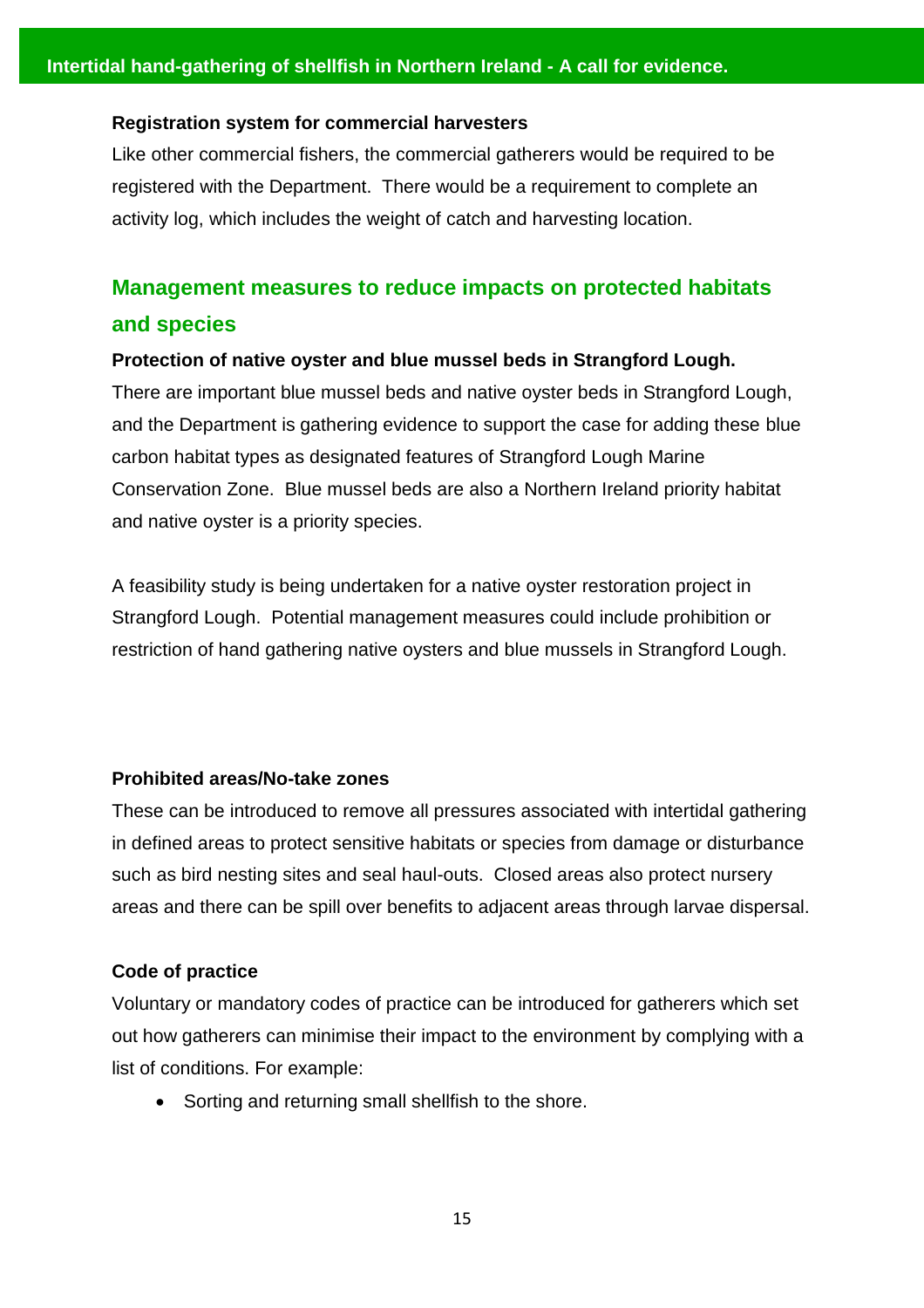- Being aware environmental legislation relating to protected habitats and species in your area (For example: Marine Protected Areas or bird nesting sites)
- Replacing any rocks or clumps of seaweed that have been moved while gathering to their original location.

## **Cross cutting measures**

#### **Night time curfew**

Introducing a night time curfew can have benefits for shellfish stock, as well as protection of sensitive habitats and species.

When gathering at night it is not possible for gatherers to see what damage or disturbance they could be causing to sensitive habitats and species. It is also difficult for enforcement officers to operate during the hours of darkness. A night time curfew can also contribute to sustainable fishing practices by reducing the amount of hours available to gather and therefore reducing effort.

# **5. Evidence Questionnaire**

- Do you collect/hand gather shellfish (Y/N). If yes:
	- At what location/s do you gather
	- What species do you gather
	- What amount do you gather
	- How often do you gather
	- Do you sell your catch
	- Value of your catch
- Do you know of others who hand gather shellfish (Y/N). If yes:
	- Where have you seen the activity
	- What species are they gathering
	- What quantities do they gather
	- How often do they gather
	- Do they sell their catch
	- Value of their catch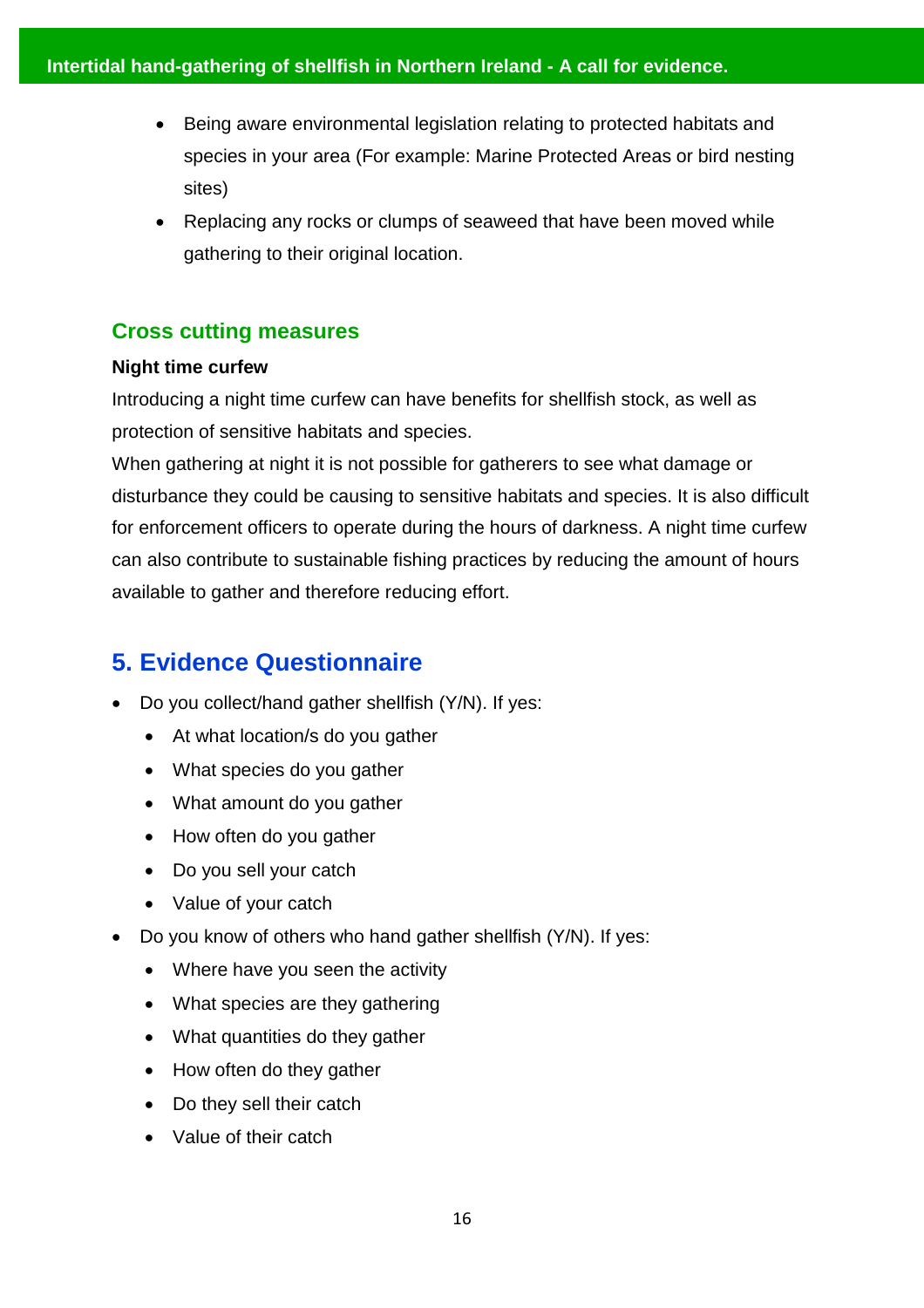- Do you support the proposal for a periwinkle gathering closed season from January to April?
- Do you support the proposal for a minimum landing size of 16mm for periwinkles?
- Do you support the proposal for a registration system for commercial harvesters and the requirement to complete an activity log?
- Do you support the proposal for personal consumption bag limit? Please suggest what level this should be set at and why?
- Do you have evidence that would support the introduction of closed areas? Please provide detail.
- Do you have evidence that would support the restriction or prohibition of hand gathering blue mussels in Strangford Lough? Please provide detail.
- Do you have evidence that would support the restriction or prohibition of hand gathering native oysters in Strangford Lough? Please provide detail.
- Do you support the proposal to reduce risk of environmental damage through a Code of Practice for intertidal shellfish gathering?
- Do you support the proposal for a night time curfew (hours of darkness) for gathering intertidal shellfish?
- Do you know of other examples of effective management of shellfish gathering? Please provide detail.
- Will any of the proposed measures have an economic impact on you or a particular sector of society? Please provide evidence.
- Do you feel that any particular section of society would be negatively impacted by management of shellfish gathering? Please provide detail.